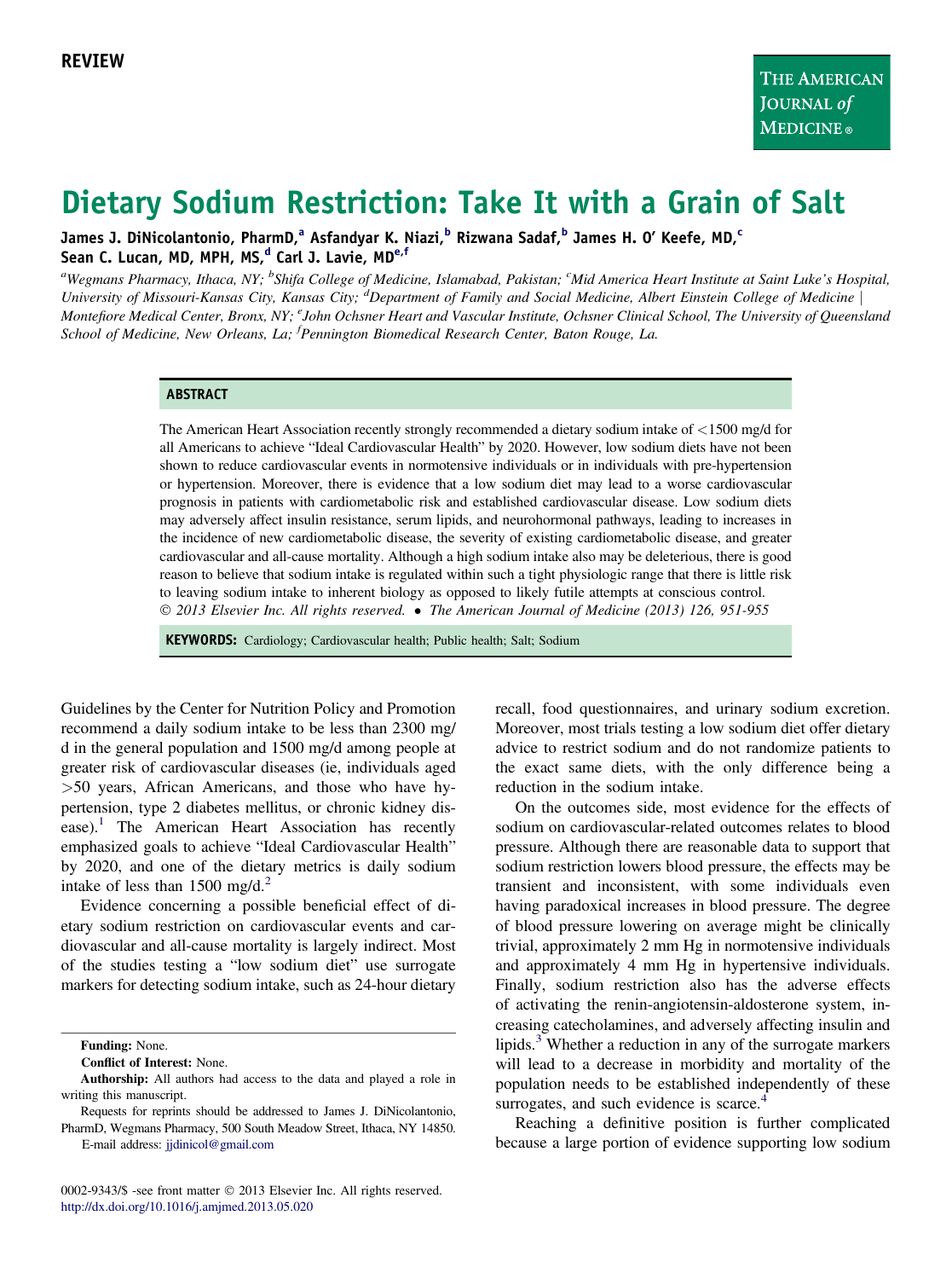diets comes from observational studies and nonrandomized trials.<sup>[5](#page-4-0)</sup> Among the randomized studies, many evaluated a large decrease in the sodium intake for a short period of time or a small decrease in the sodium intake for a long period of time. Both of these study designs represent situations that may not be directly applicable to real-life situations.

This review critically analyzes the data for low sodium diets, starting with surrogate markers such as blood pressure and other risk factors such as type 2 diabetes mellitus, and then moving to clinical outcomes such as cardiovascular morbidity and events, and cardiovascular and overall mortality.

#### SURROGATE MARKERS

## Salt and Blood Pressure

Much of the support for the idea that a low sodium diet leads to a

lower blood pressure comes from the Dietary Approaches to Stop Hypertension (DASH) study.<sup>6</sup> This study enrolled 412 participants and randomly assigned them to receive the control diet or the DASH diet. In both groups, the participants were assigned randomly to a high sodium diet (150 mmol/d), normal sodium diet (100 mmol/d), or low sodium diet (50 mmol/d) for 30 consecutive days and were then crossed over within their assigned groups. When the participants were shifted from a high sodium diet to a normal sodium diet, the systolic blood pressure decreased by 2.1 mm Hg ( $P < .001$ ) in the control group and by 1.3 mm Hg ( $P =$ .03) in the DASH group. When they were shifted from a normal sodium diet to a low sodium diet, there was a further reduction in systolic blood pressure of 4.6 mm Hg in the control group ( $P < .001$ ) and 1.7 mm Hg in the DASH group  $(P < .01)$ . When compared with the controls, the DASH diet led to a lower systolic blood pressure of 7.1 mm Hg in participants without hypertension and 11.5 mm Hg in participants with hypertension. However, the DASH diet was significantly different from the control diet in terms of more fruits, vegetables, low-fat dairy foods, whole grains, poultry, fish, nuts, potassium, calcium, magnesium, dietary fiber, and protein, and less red meat, sweets, sugar-containing beverages, total and saturated fat, and cholesterol. Although the group on the DASH diet had a lower urinary sodium excretion, this does not necessarily imply that the benefit was being solely delivered by a dietary sodium reduction. In addition, this study did not evaluate the long-term effects of the intervention and the clinically relevant variables, such as mortality or morbidity.

#### Salt and Type 2 Diabetes Mellitus

In patients with type 2 diabetes mellitus, a low sodium diet has been associated with increased cardiovascular and all-cause mortality.<sup>[7](#page-4-0)</sup> Even moderate salt reduction may lead to increased activation of the sympathetic nervous system and renin-angiotensin-aldosterone system, and insulin resistance.

A cohort study<sup>[7](#page-4-0)</sup> enrolled 638 diabetic persons who were consistently followed for a period of 9.9 years. Their baseline

### CLINICAL SIGNIFICANCE

- Data are inconclusive regarding the cardiovascular benefits of dietary sodium restriction.
- $\bullet$  Advising sodium restriction is unlikely to help most patients and may harm some.
- A low sodium diet may lead to adverse clinical outcomes in patients with diabetes or heart failure.

urinary sodium excretion levels were  $184 \pm 73$  mmol/24 hours, which remained constant throughout the study duration. Urinary sodium levels were inversely related to the all-cause mortality rate ( $P < .001$ ) and cardiovascular mortality rate (sub-hazard ratio [HR], 0.65; confidence interval [CI], 0.44-0.95;  $P = .03$ ). Each 100 mmol increase in the urinary sodium excretion led to a decrease in all-cause mortality of 28% (95% CI, 6-45;  $P = .02$ ). This study implies a potential contraindication to a low sodium diet not only in

those with type 2 diabetes mellitus but also by extension in the general population because of the widespread prevalence of type 2 diabetes mellitus. This leads to the question, are the current dietary guideline recommendations for a low sodium diet in the general population (including type 2 diabetes mellitus) appropriate? The limitation index of these data is that the results are based on a cohort study examining urinary sodium excretion levels versus a randomized controlled trial of patients receiving identical diets, with the only variation being the amount of sodium intake.

### PATIENT-ORIENTED OUTCOMES: MORBIDITY AND **MORTALITY**

Congestive heart failure is characterized by various processes that lead to reduced renal perfusion and activation of the sympathetic nervous system and the renin-angiotensinaldosterone system.[8](#page-4-0) This leads to preferential retention of water compared with sodium and can cause hyponatremia. Restricted dietary sodium intake may further exacerbate these processes, therefore precipitating hyponatremia.

A study $9$  enrolled 410 patients with congestive heart failure and followed them for 6 months to compare the dietary sodium intake levels with doses of diuretics in these patients. These patients were divided into 8 groups: group A received 1000 mL/d of fluid intake, 120 mmol/d, and 250 mg furosemide twice daily; group B received 1000 mL/d of fluid intake, 120 mmol/d, and 125 mg furosemide twice daily; group C received 1000 mL/d fluid intake, 80 mmol/d, and 250 mg furosemide twice daily; group D received 1000 mL/d fluid intake, 80 mmol/d, and 125 mg furosemide twice daily; group E received 2000 mL/d fluid intake, 120 mmol/d, and 250 mg furosemide twice daily; group F received 2000 mL/d fluid intake, 120 mmol/d, and 125 mg furosemide twice daily; group G received 2000 mL/d fluid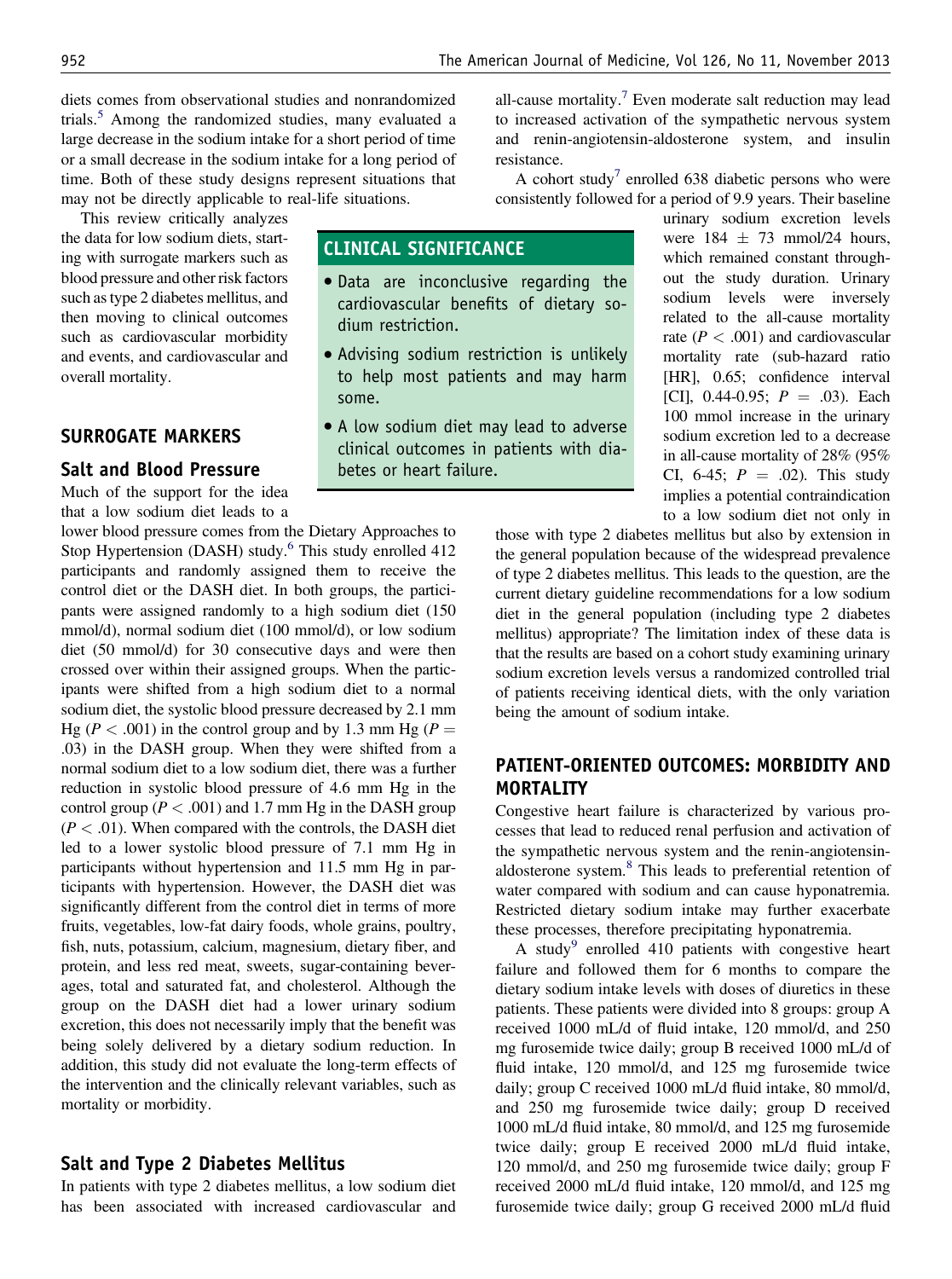intake, 80 mmol/d, and 250 mg furosemide twice daily; and group H received 2000 mL/d fluid intake, 80 mmol/d, and 125 mg furosemide twice daily for 30 days or more after discharge and for 180 days afterward. Group A showed the greatest statistically significant reduction in readmissions, brain natriuretic peptide, aldosterone, and plasma renin activity compared with the other groups ( $P < .001$ ). Therefore, a normal sodium diet (2.8 g/d) and a higher dose of a diuretic (250 mg twice daily) yielded the best results as opposed to a low sodium diet (1.8 g/d) and a lower diuretic dose (125 mg twice daily).

The low sodium diet caused increased mortality and heart failure hospitalizations versus a normal sodium diet in patients with systolic heart failure. These results have been verified across multiple randomized controlled trials in pa-tients with systolic heart failure.<sup>[10-13](#page-4-0)</sup> These findings can be explained partially on the basis of studies conducted in mice.<sup>[14](#page-4-0)</sup> It has been shown that the renin-angiotensin-aldosterone system has a central role in atherogenesis and that dietary salt intake plays a significant role in controlling this system. A study in rats has shown a 4-fold increase in plaque formation with a low sodium diet compared with a normal sodium diet, and this effect can be blocked by the use of angiotensin-converting enzyme inhibition, which suggests that it is mediated by the renin-angiotensin-aldosterone system. Effects observed with a high sodium diet include reduced vascular inflammation and atherogenesis and a modest increase in systolic blood pressure  $(5 \pm 1 \text{ mm})$ Hg). These data, although generated from mice, may explain the inverse relationship between dietary sodium intake and mortality rate.

The majority of data relating dietary sodium to cardiovascular health are based on its effects on blood pressure. Data from the 3 epidemiologic studies National Health And Nutrition Examination Survey (NHANES) I to III have been analyzed to assess the relationship between dietary sodium intake and cardiovascular mortality rates.[15-17](#page-4-0) NHANES I acquired information from 20,729 participants via interview and examination, and followed them using interview, tracking, and vital events registry. An inverse association was seen between dietary salt intake and all-cause mortality (lowest to highest salt intake quartile 23.18 to 19.01,  $P <$ .0001) and cardiovascular mortality (sodium 11.80 to 9.60,  $P < .0019$ ; calories 12.80 to 8.94,  $P < .0002$ ; sodium/calorie ratio 9.73 to 11.35,  $P = .017$ .<sup>[15](#page-4-0)</sup> Moreover, sodium intake was inversely associated with all-cause ( $P = .0069$ ) and cardiovascular mortality ( $P = .086$ ). NHANES II followed a similar population of 7154 participants for 13.7 years and yielded similar results. The sodium adjusted for calories and sodium/calorie ratio were both independently and inversely associated with cardiovascular mortality  $(P =$ .03 and  $P = .008$ , respectively; adjusted HR of cardiovascular mortality for sodium  $\langle 2300 \text{ mg}, 1.37; \text{CI}, 1.03-1.81; \rangle$  $P = .033$ ) and all-cause mortality (HR, 1.28; CI, 1.10-1.50;  $P = .003$ .<sup>[16](#page-4-0)</sup> However, these results did not hold true for participants aged more than 55 years, obese participants, and non-white participants. NHANES III was a cohort study based on 8699 participants who were followed using national vital entries registries for the outcomes of all-cause and cardiovascular mortality.<sup>17</sup> An inverse association between dietary sodium intake and cardiovascular mortality was shown (HR, 1.80; CI, 1.05-3.08;  $P = .03$ ). Moreover, an inverse association of continuous sodium (per 1000 mg) intake with cardiovascular and all-cause mortality was observed with a 99% CI of 0.73 to 1.06 ( $P = .07$ ) and 0.86 to 1.04 ( $P = .11$ ), respectively. These findings question any potential survival advantage with a low sodium diet and indicate caution for population-wide sodium restriction.

Conversely, some studies have suggested a lower and higher mortality rate with a high sodium diet depending on the New York Heart Association (NYHA) functional class status. An observational study<sup>[18](#page-4-0)</sup> in 302 patients showed that patients with a daily urinary sodium excretion level  $>3$  g had a reduced risk for a cardiovascular events (HR, 0.44; CI, 0.20-0.97) for NYHA functional class I/II congestive heart failure, but an increased risk (HR, 2.54; CI, 1.10-5.84) for NYHA III/IV congestive heart failure compared with a urinary sodium excretion level  $\langle 3 \rangle$  g. This study was an observational study, in contrast to the randomized controlled trials indicating benefits of a normal sodium diet, and used urinary sodium levels as a measure of dietary sodium intake, which may be a reasonable surrogate marker for normal individuals but not for patients with congestive heart failure, who have severe renal excretory disturbances.

A large observational analysis of 2 cohorts, $19$  including 28,880 patients (from the Ongoing Telmisartan Alone and in Combination with Ramipril Global Endpoint Trial [ONTARGET] and Telmisartan Randomized Assessment Study in ACE-intolerant Subjects With Cardiovascular Disease [TRANSCEND] trials), was conducted to investigate the effects of sodium and potassium intakes on the incidence of cardiovascular disease. The primary composite outcome measure was death related to cardiovascular causes, myocardial infarction, stroke, and hospitalization for congestive heart failure. The mean estimated baseline 24-hour urinary sodium excretion and standard deviation were  $4.77 \text{ g}$   $(1.61)$  and  $4$  to  $5.99 \text{ g}$ , respectively, in the reference group. The patients were followed for an average of 56 months, during which the primary outcome was observed in 4729 patients (16.4%), with 2057 cardiovascular deaths, 1412 patients with myocardial infarction, 1282 patients with stroke, and 1213 patients hospitalized for congestive heart failure. In the control group, there was an incidence of 6.3% cardiovascular death, 4.6% myocardial infarction, 4.2% stroke, and 3.8% hospitalizations with congestive heart failure. In the cohort, a higher and lower urinary sodium excretion was associated with increased cardiovascular mortality. A higher baseline urinary sodium excretion had a statistically significant association with cardiovascular death (9.7% for 7-8 g/d; HR, 1.53; 95% CI, 1.26-1.86; and 11.2% for >8 g/d; HR, 1.66; 95% CI, 1.31- 2.10), myocardial infarction (6.8%; HR, 1.48; 95% CI, 1.11- 1.98 for >8 g/d), stroke (6.6%; HR, 1.48; 95% CI, 1.09-2.01 for  $>8$  g/d), and hospitalization for congestive heart failure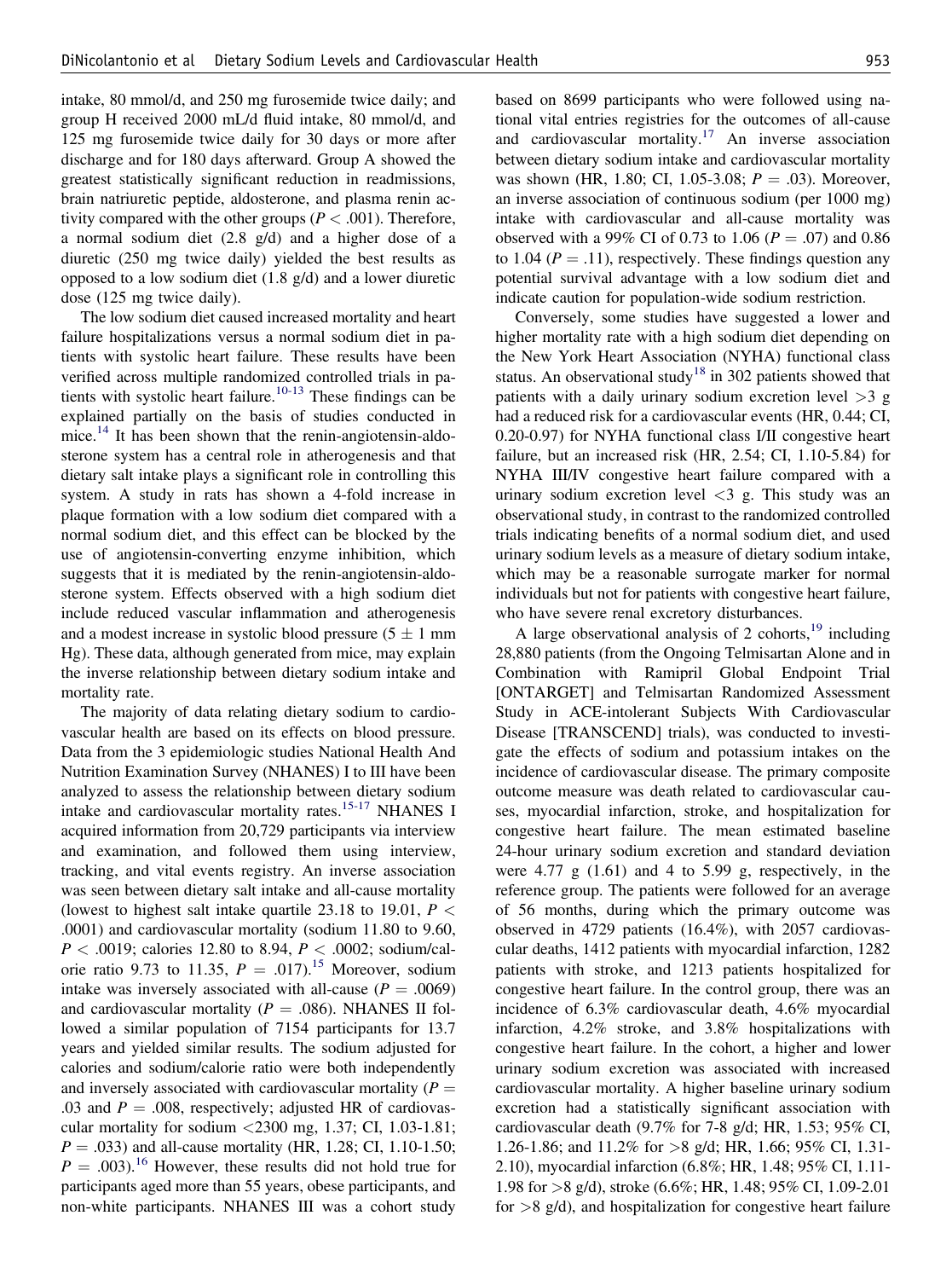$(6.5\%; HR, 1.51; 1.12-2.05$  for  $>8$  g/d). Likewise, a lower urinary sodium excretion also had a statistically significant correlation with an increased risk of cardiovascular death (8.6%; HR, 1.19; 95% CI, 1.02-1.39 for 2-2.99 g/d; 10.6%; HR, 1.37; 95% CI, 1.09-1.73 for <2 g/d) and hospitalization for congestive heart failure (5.2%; HR, 1.23; 95% CI, 1.01- 1.49 for 2-2.99 g/d). This cohort study suggests a J-shaped relationship between dietary sodium intake and cardiovascular risk factor; therefore, a higher and lower dietary sodium intake may be related to adverse cardiovascular outcomes. Moreover, the lowest cardiovascular event rates occurred in the moderate sodium excretion (4-5.99 g/d) and high potassium excretion  $(>3 \text{ g/d})$  groups. Thus, it seems that a normal sodium diet  $(4-6 \text{ g/d})$  in addition to a high potassium intake may be best for the general population.

Trials of Hypertension Prevention (TOHP) phases I and II were 2 large randomized controlled trials enrolling 2182 and 2382 patients, respectively. In TOHP  $I<sub>1</sub><sup>20</sup>$  $I<sub>1</sub><sup>20</sup>$  $I<sub>1</sub><sup>20</sup>$  the patients were randomized to 3 interventions, one of which was a low sodium diet; however, the low sodium diet and control groups were not given the exact same diets. Although a lowered dietary sodium intake, as measured by a urinary sodium excretion of 44 mmol/24 hours, was able to reduce the diastolic blood pressure by 0.9 mm Hg ( $P < .05$ ) and systolic blood pressure by 1.7 mm Hg ( $P < .01$ ), it may have been due to the diet that lowers urinary sodium and not necessarily the lower sodium content. In TOHP  $II$ ,<sup>[21](#page-4-0)</sup> counseling was used to reduce the dietary sodium intake in the test group. During the study period, the urinary sodium excretion decreased 50 and 40 mmol/d at 6 and 36 months, respectively. This decrease in urinary sodium excretion was associated with a 2.9/1.6 mm Hg decrease in the intervention group (all groups,  $P < .001$ ). However, this study treated the intervention group differently from the control group. The groups were not given the same diets, and the intervention group was counseled to reduce sodium in their diet. Moreover, the intervention group also was counseled to increase spices, which alone may have cardiovascular benefits. Thus, a lower urinary sodium does not necessarily indicate that the results are due to a lowered sodium intake.

## OTHER UNINTENDED CONSEQUENCES RELEVANT TO CARDIOVASCULAR HEALTH

A Cochrane review based on 167 studies showed that a low sodium diet in normotensive whites leads to a small reduction in systolic blood pressure  $(-1.27 \text{ mm Hg})$ ; CI,  $-1.88$  to  $-0.66$ ;  $P = .0001$ ), without significantly reducing diastolic blood pressure  $(-0.05 \text{ mm Hg}; \text{CI}, -0.51)$ to 0.42;  $P = .85$ .<sup>[22](#page-4-0)</sup> However, a low sodium diet caused an increase in renin ( $P < .00001$ ), aldosterone ( $P < .00001$ ), noradrenaline ( $P < .00001$ ), adrenaline ( $P < .0002$ ), cholesterol ( $P < .001$ ), and triglycerides ( $P < .0008$ ). This meta-analysis included studies that were only 2 weeks long and did not use good screening measures for quality. Inclusion of trials with an acute reduction in dietary sodium intake may not fully elucidate its long-term effects. Despite this fact, the potential harmful effects of sodium reduction may outweigh its benefits, especially in those individuals who generally did not have a significant reduction in blood pressure (normotensive whites and Asians).

With a lack of consistent efficacy of a low sodium diet, and potential harm, the cost-effectiveness of such a worldwide approach to a low sodium diet is questionable. A major source of dietary iodine is through salt. Therefore, a low sodium diet could lead to worsening of thyroid diseases. Salt also gives palatability to food and possesses numerous antimicrobial effects. It is possible, at least theoretically, that food-borne infections could increase if we were to decrease the amount of salt in foods.

A low sodium diet may even be counterproductive from a public health perspective. In addition to possibly exacerbating, it may distract efforts from other, more worthwhile programs that have a stronger foundation in evidence.<sup>[23](#page-4-0)</sup> Here again, the possibility that a low sodium diet may lead to worsened cardiovascular survival rates is a concern. The potential population-level effects of such an extreme intervention, with the American Heart Association recommending a sodium intake of  $\langle 1.5 \text{ g/d} \rangle$  for all Americans,<sup>[2](#page-4-0)</sup> can be expected to lead to potentially negative results on morbidity and mortality.

Even if a low sodium diet was advisable, is it physiologically possible? Although a low sodium diet may have benefit, there is still evidence that states it is not possible to modify human sodium intake levels because of complex neurohumoral homeostatic mechanisms.[24](#page-4-0) This makes public health programs focusing on salt reduction in the general population potentially counterproductive. Whether or not dietary salt intake is physiologically determined is still not known.<sup>[25](#page-4-0)</sup> If it is physiologically determined, with an optimal dietary range, then any modification to the dietary intake may be risky.

#### CONCLUSIONS

There is no conclusive evidence that a low sodium diet reduces cardiovascular events in normotensive and pre-hypertensive or hypertensive individuals. On the contrary, there is sound evidence that a low sodium diet leads to a worse cardiovascular prognosis in patients with systolic congestive heart failure or type 2 diabetes mellitus. Worldwide sodium restriction, through its adverse effects on insulin resistance, may lead to an increase in the rates of type 2 diabetes mellitus. By potentially moving the food industry to produce lower-sodium products could lead to greater consumption of processed foods and greater incidence of metabolic syndrome. Other adverse effects also are possible with attempted sodium restrictions, whereas low sodium diets themselves may not be possible because of inherent physiologic regulation. Advising low sodium diets seems misguided and potentially dangerous and illustrates the problem of guidelines based on flawed studies using surrogate measures.